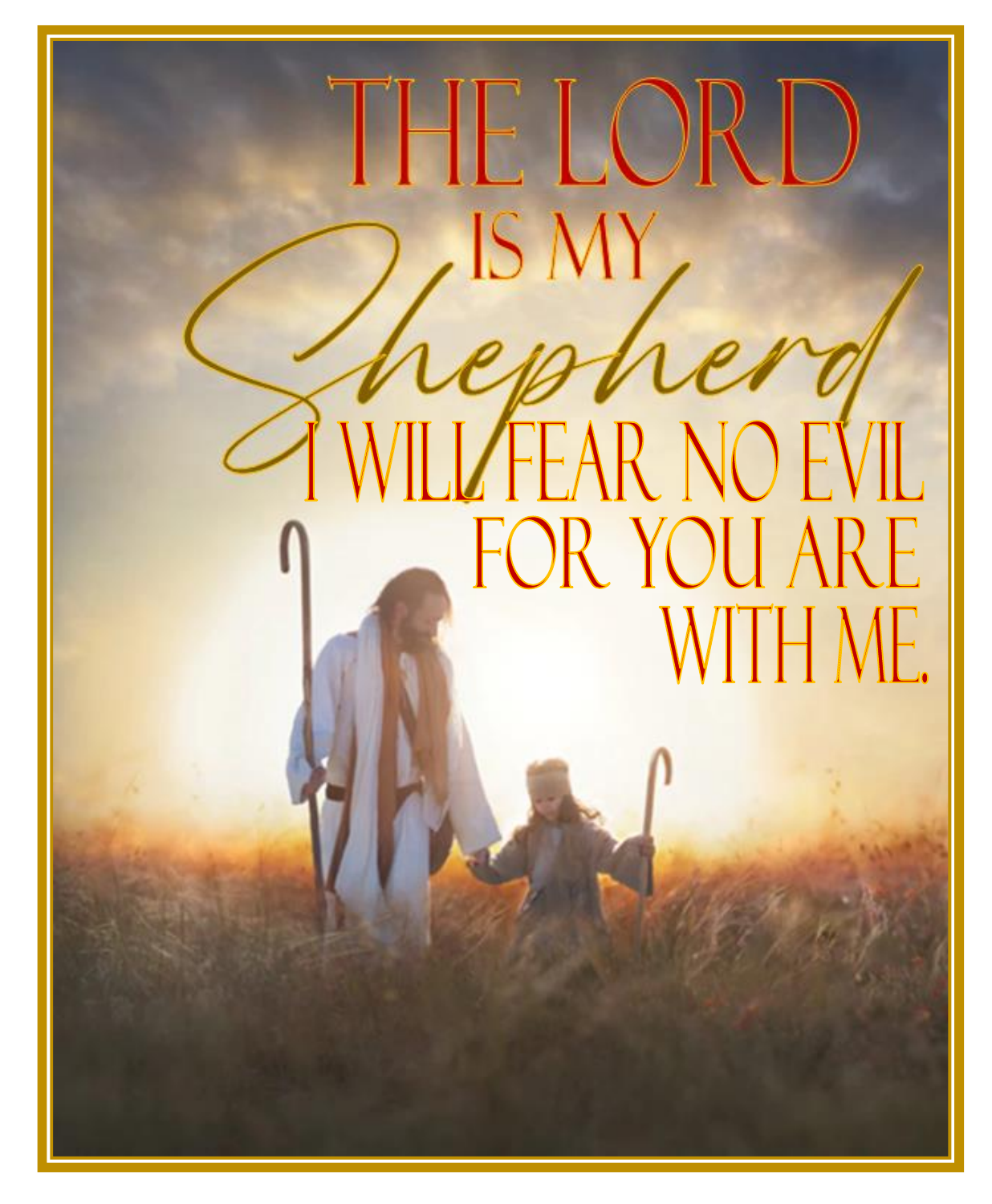

Serving the Portland Area with the Means of Grace and as a family of believers for over 110 years… as a church, school, preschool, mission, and ministry.

**Church Campus:** 7610 NE Fremont Street, Pastor – Pastor Thad Bitter (503 .290.6316– call /text) **School Campus:** 2252 SE 92nd Street, Principal - Justin Eternick (920.988.1999 – call /text) **Preschool:** 2252 SE 92nd Street, ECE Director Tammy Godish (503.312.4230 – call /text)

# The Sixth Sunday of Easter May 22<sup>nd</sup>, 2022

# *Grace* ~ *"I am not ashamed of the gospel..."*



 When it comes to the truth of Scripture, there is no room for compromise. The Bible is the book we live by… for life now and for life forever. We accept the Bible as the pure Word of God. We believe that our only Savior is Jesus Christ, the sinless Son of God, who was crucified, died, and was buried but rose again to open the door to heaven for everyone who believes in him.

## *Grace* ~ *"These are written that you may believe..."*



 Grace Lutheran Church has served the Portland area for over 100 years by faithfully preaching and teaching the timeless truth of God's Word. We believe that God uses the timeless message of Word and Sacraments to bring souls into his care. This is a message that we share here and around the world through our affiliation with the Wisconsin Evangelical

Lutheran Synod (WELS).

## *Grace* ~ *"Therefore go and make disciples of all nations…"*



 Grace Lutheran Church exists to win souls by joyfully proclaiming the truth of God's grace through Christ, to nurture believers in growing in faith and lives of Christian service, and to join together in worship and praise. *"But grow in the grace and knowledge of our Lord and Savior Jesus Christ. To him be the glory both now and forever! Amen." 2 Pt. 3:18*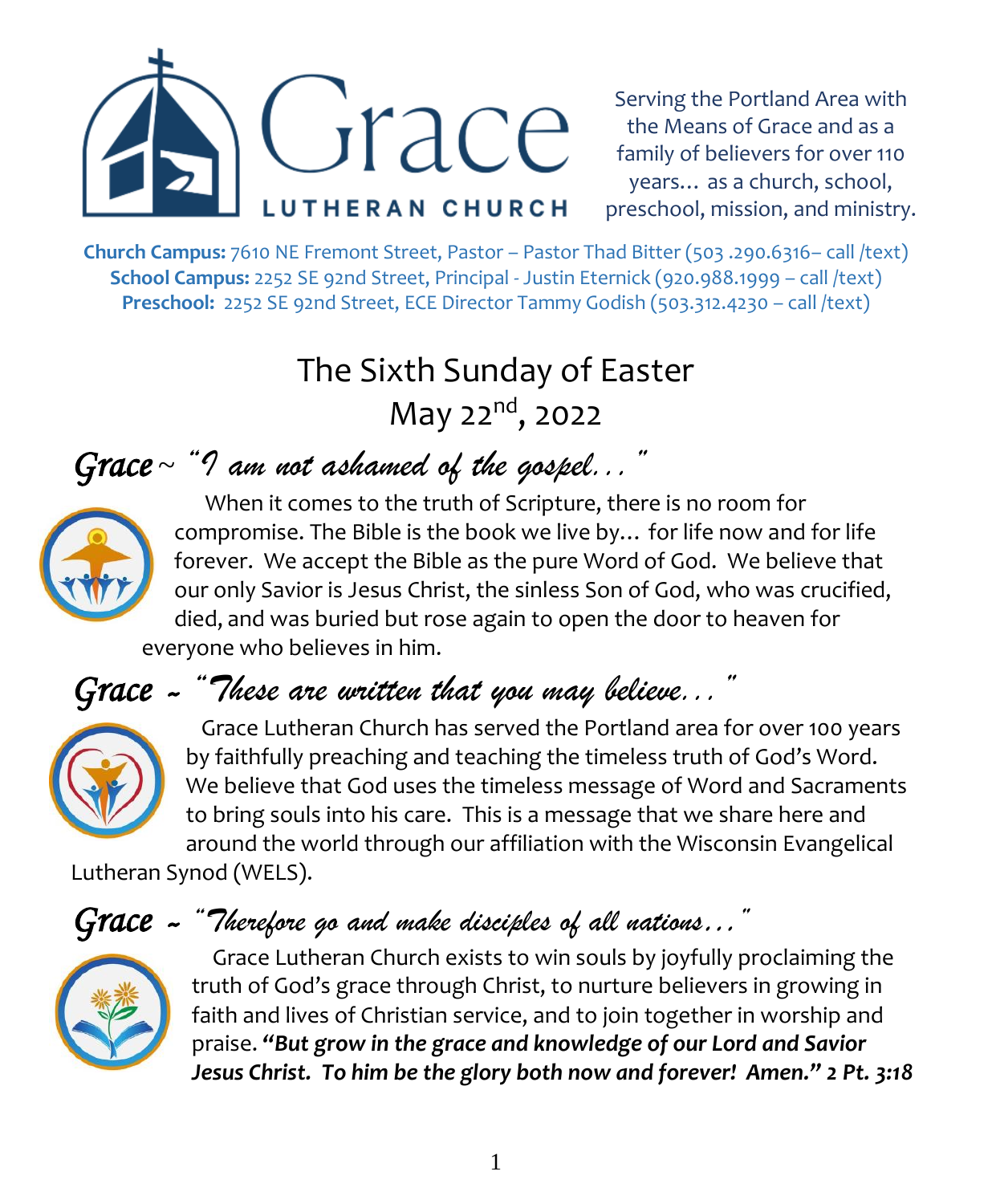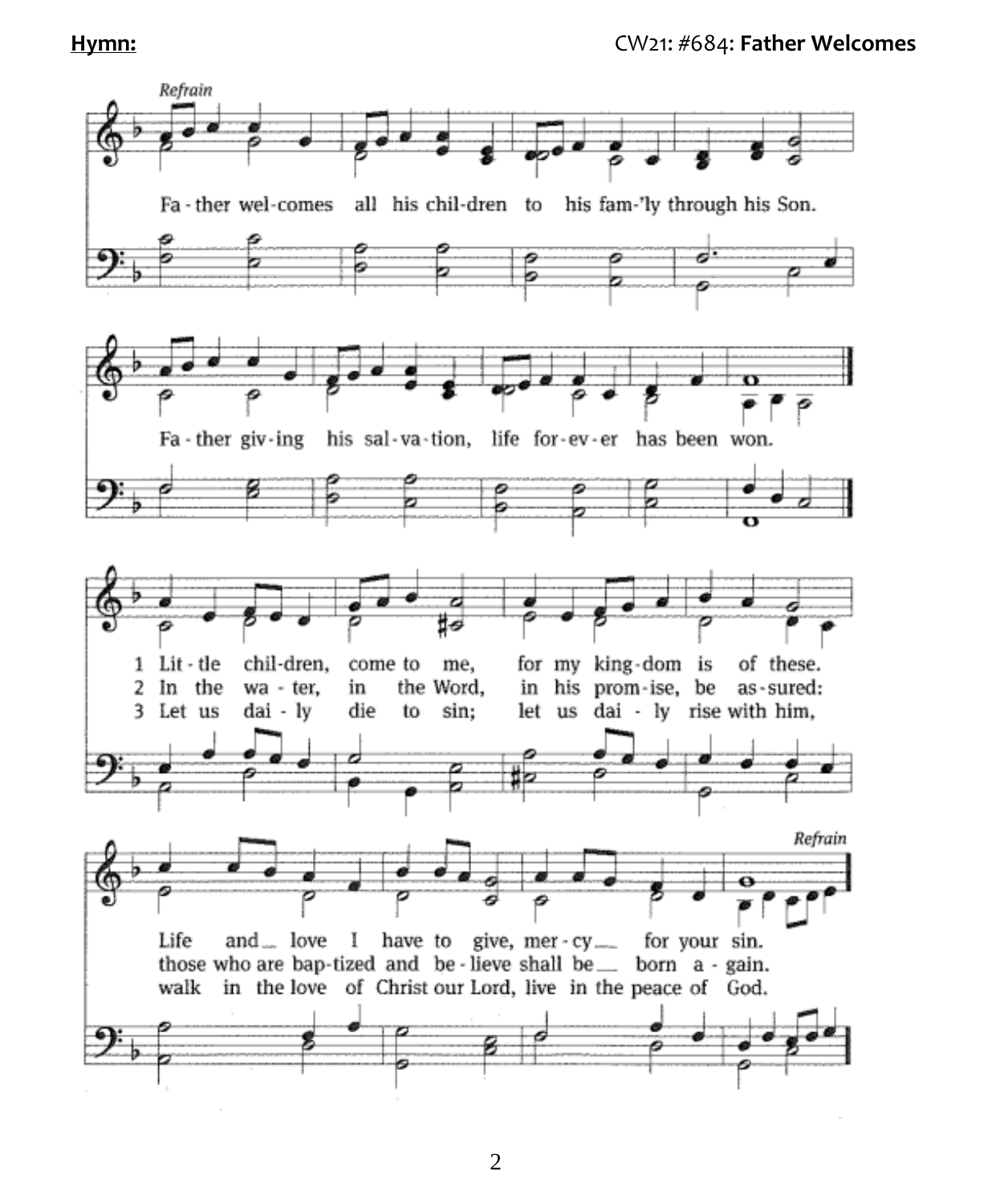#### **Invocation**

- **M:** The grace of our Lord † Jesus Christ and the love of God and the fellowship of the Holy Spirit be with you.
- **C: And also with you.**
- **M:** I tell you the truth, no one can enter the kingdom of God unless he is born of water and the Spirit.
- **C: Flesh gives birth to flesh, but the Spirit gives birth to spirit.**
- M: Surely we were sinful at birth, sinful from the time our mothers conceived us.
- **C: But we were washed, we were sanctified, we were justified in the name of the Lord Jesus Christ and by the Spirit of our God**.

#### **Confession**

- **M:** As baptized children of God we confess our sins:
- **C: Holy and merciful Father, I confess that I am by nature sinful, and that I have disobeyed you in my thoughts, words, and actions. I have done what is evil and failed to do what is good. For this I deserve your punishment both now and in eternity. But I am truly sorry for my sins, and trusting in my Savior Jesus Christ, I pray: Lord, have mercy on me, a sinner.**



### **Absolution**

**M:** Christ loved the church and gave himself up for her to make her holy, cleansing her by the washing with water through the word, and to present her to himself as a radiant church, without stain or wrinkle or any other blemish, but holy and blameless. Therefore, as a called servant of Christ and by his authority, I forgive you all your sins in the name of the Father and of the Son † and of the Holy Spirit.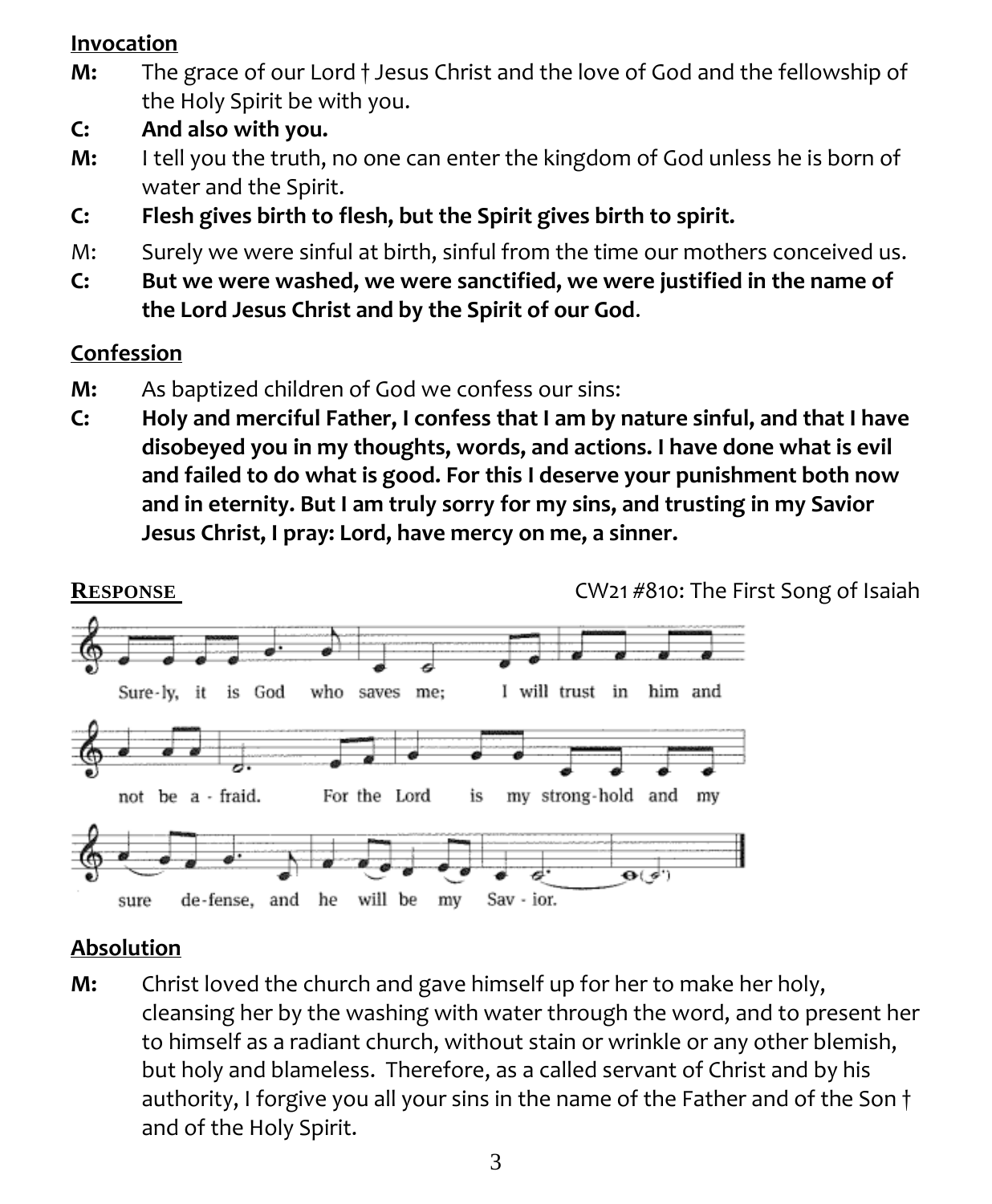

### **HOLY BAPTISM –OLIVER JAMES GORDON WITTMEYER**

*Martin Luther said that confessing sins and receiving forgiveness is nothing else than a reliving of Baptism. Thus this order provides opportunity not only to baptize but also to recall the lasting blessings of Baptism… forgiveness of sins, new life and salvation*

*The Rite of Holy Baptism continues at the font.*

**M:** In obedience to the command of our Lord and trusting in his promise, you have brought this child to be baptized. Jesus told us: *"Let the little children come to me and do not hinder them, for the kingdom of God belongs to such as these."* It is in Baptism that God grants the new life of forgiveness, joy, and peace to little children. By the power of God's Word, this gracious water of life washes away sin, delivers from death and the devil, and gives eternal salvation to all who believe.

*Oliver James Gordon Wittmeyer* receive the sign of the cross on the head and heart † to mark you as a redeemed child of Christ.

**M:** Let us pray: Holy God, mighty Lord, gracious Father, through your stern judgment the unbelieving world was destroyed by the flood, but according to your great mercy, you saved Noah and his family. You engulfed stubborn Pharaoh and his army in the waters of the Red Sea but led your people through those same waters to safety on dry land. In the waters of the Jordan your own Son was baptized and anointed with the Spirit. By these signs you foreshadowed the precious, cleansing bath which you give us in Holy Baptism. Clinging to your command and promise, we ask that you would look with favor on *Oliver.* Through this water of Baptism, drown in *him* all sin inherited from Adam and any other evil *he* may do. Set *him* apart from the unbelieving world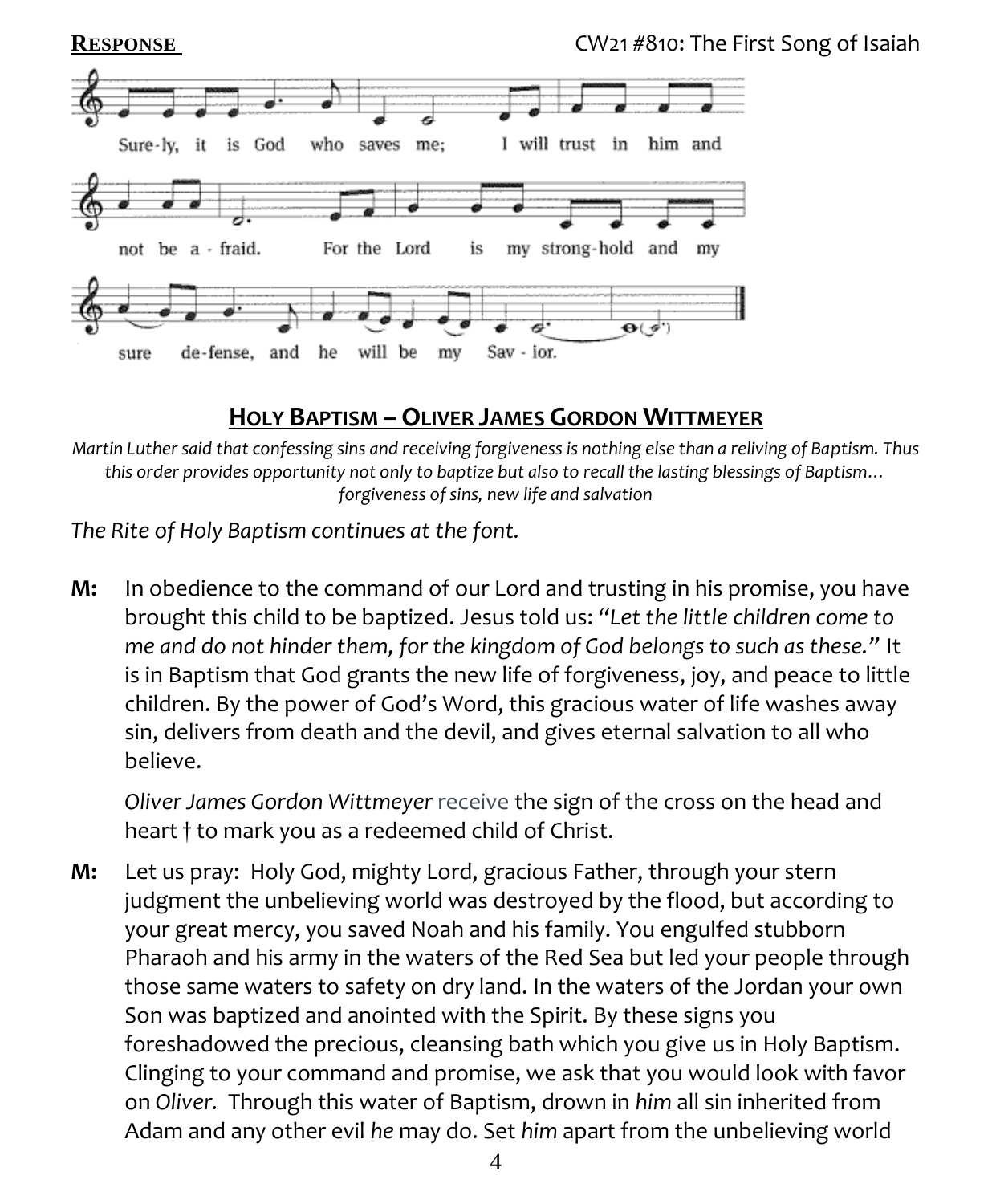and hold *him* safe and secure in the holy ark of the Church. Keep *him* always fervent in spirit and joyful in hope so that *he* may honor your holy name and at last receive, together with all your people, the promised inheritance of eternal life, through Jesus Christ our Lord. Amen.

- **M:** *Oliver James Gordon Wittmeyer -* I baptize you… In the name of the Father and of the Son † and of the Holy Spirit.
- **M:** The Almighty God—Father, Son, and Holy Spirit—has forgiven all your sins. By your baptism, you are born again and made a dear child of your Father in heaven. May God strengthen you to live in your baptismal grace all the days of your life. Peace be with you.

#### **Exhortation – Parents, Sponsors, Congregation**

- **M:** Our Lord Jesus Christ, in instituting Baptism, not only commanded that children should be baptized, but that they should be taught to obey everything he has commanded us and continue to grow in faith. I therefore ask you: Do you sincerely intend to continue to bring up *Oliver* in the way of the Lord and to instruct *him* in the truths of God's saving Word so that *he* may grow in faith, serve God with a Christian life, and remain in *his* baptismal grace unto the end? If so, answer: Yes, and *we* ask God to help *us.*
- **R/C**: **Yes, and** *we* **ask God to help** *us.*

### **Baptismal Candle**

- **M:** Jesus said: *"I am the light of the world. Whoever follows me will never walk in darkness, but will have the light of life."* Light this candle again and again in years to come on anniversaries of this day, and recall what God has done for *Oliver* through the gift of his Son and through Baptism which unites *him* with Jesus in his death to sin and resurrection to new life.
- **M:** Almighty God, the Father of our Lord † Jesus Christ, strengthen you by his Spirit, that Christ, dwelling in you by faith, may fill you with all spiritual blessings. Go in peace.

**SONG** "Gloria" *Fernando Ortega* Music used with permission CCLI License 11209822 Lyrics Displayed On Screen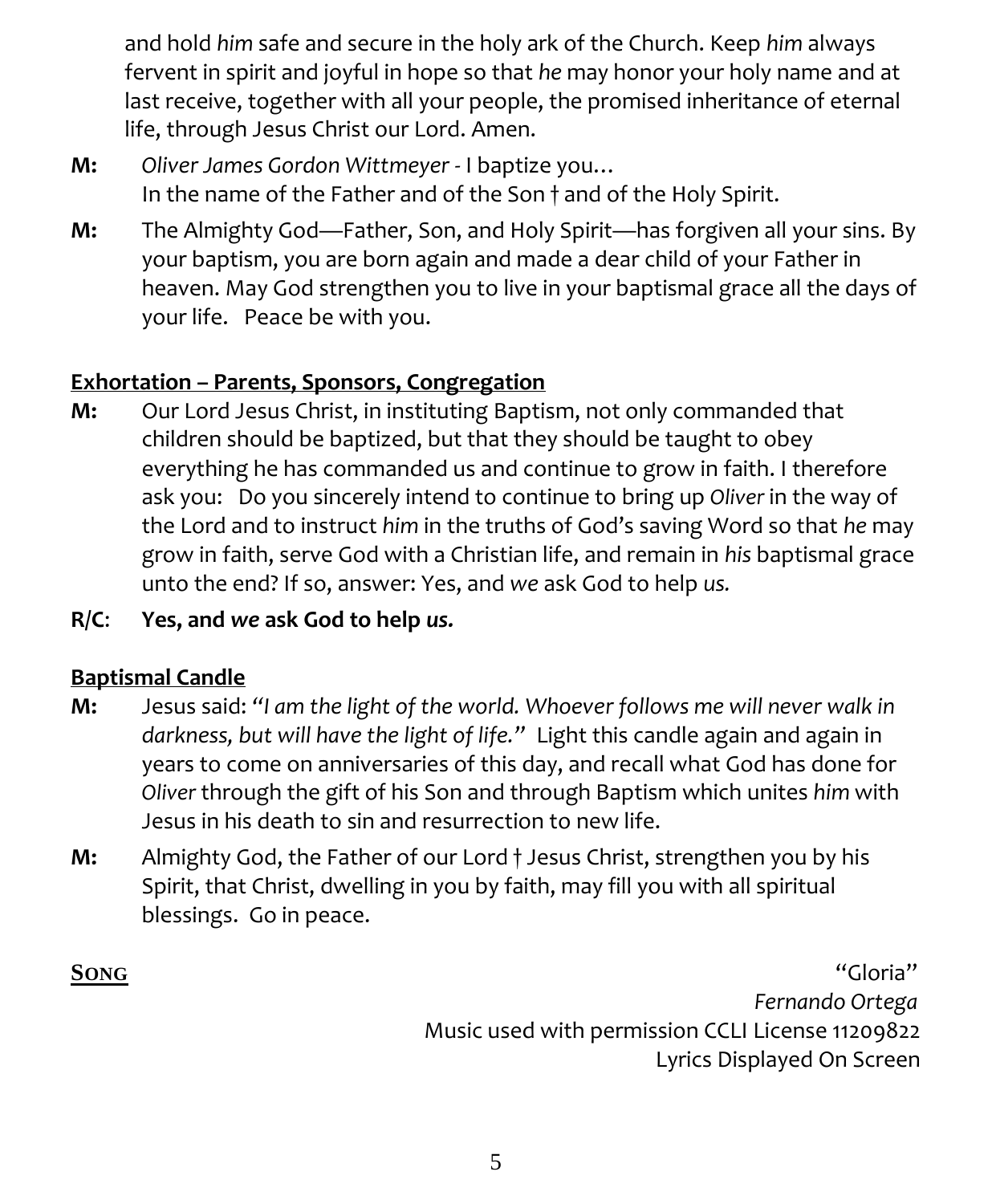## Prayer of the Day

- M: Father of lights, every good and perfect gift comes from you. Inspire us to think those things that are true and long for those things that are good, that we may always make our petitions according to your gracious will; through your Son, Jesus Christ our Lord, who lives and reigns with you and the Holy Spirit, one God, now and forever.
- **C: Amen.**

## The Word

#### **The First Lesson: Isaiah 43:1-5a**

But now this is what the LORD says, the LORD who created you, O Jacob, the LORD who formed you, O Israel. Do not be afraid, because I have redeemed you. I have called you by name. You are mine.

- **2** When you cross through the waters, I will be with you. When you cross the rivers, they will not sweep you away. When you walk through fire, you will not be burned, and the flame will not set you on fire.
- **3** Because I am the LORD your God, the Holy One of Israel, your Savior, I gave Egypt as your ransom, Cush and Seba in exchange for you.
- **4** Because you are precious and honored in my eyes, and I myself love you, I will give people in exchange for you, and peoples in exchange for your life.
- **5** Do not be afraid, because I am with you.

### **Hymn Response** CW #416: **How Firm a Foundation**

*"When through the deep waters I call you to go, The rivers of sorrow shall not overflow, For I will be with you your troubles to bless And sanctify to you your deepest distress.*

*"When through fiery trials thy pathway shall lie, My grace, all sufficient, shall be thy supply; The flame shall not hurt thee; I only design Thy dross to consume, and thy gold to refine."*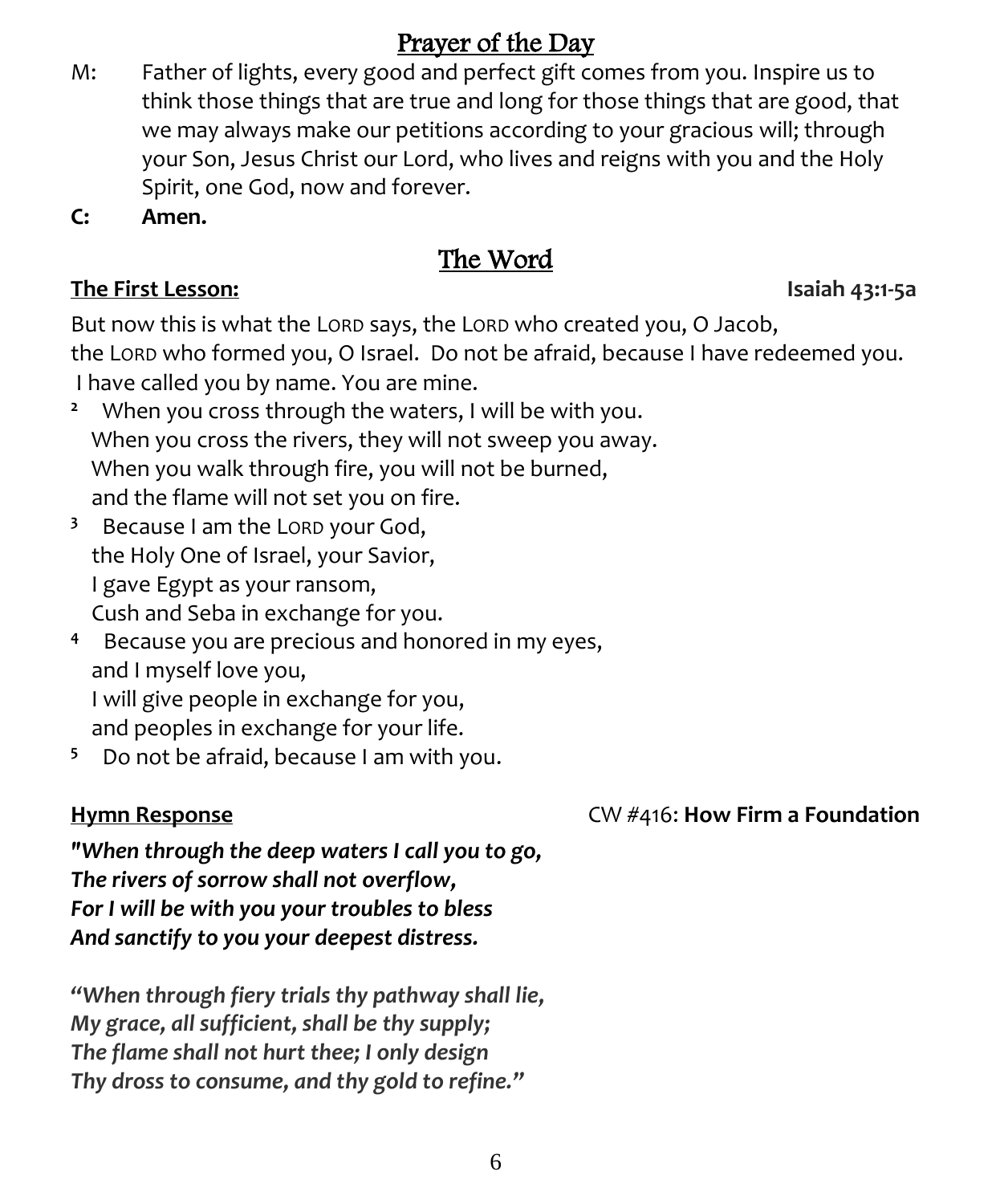### **The First Lesson: Revelation 7:9-17**

**<sup>9</sup>**After these things I looked, and there was a great multitude that no one could count, from every nation, tribe, people, and language, standing in front of the throne and of the Lamb, clothed with white robes, and with palm branches in their hands. **<sup>10</sup>** They called out with a loud voice and said: Salvation comes from our God, who sits on the throne, and from the Lamb. **<sup>11</sup>**All the angels stood around the throne, the elders, and the four living creatures. They fell on their faces before the throne and worshipped God, **<sup>12</sup>** saying:

Amen. Blessing and glory and wisdom and thanks and honor and power and might belong to our God forever and ever. Amen.

**<sup>13</sup>**One of the elders spoke to me and said, "These people dressed in white robes, who are they and where did they come from?"

And I answered him, "Sir, you know."

**<sup>14</sup>**And he said to me:

These are the ones who are coming out of the great tribulation. They have washed their robes and made them white in the blood of the Lamb.

**<sup>15</sup>** Because of this they are in front of the throne of God, and they serve him day and night in his temple. He who sits on the throne will spread his tent over them. **<sup>16</sup>** They will never be hungry or thirsty ever again. The sun will never beat upon them, nor will any scorching heat,**<sup>17</sup>** for the Lamb at the center of the throne will be their shepherd. He will lead them to springs of living water.

And God will wipe away every tear from their eyes.

#### **Hymn Response** CW21 #416: **How Firm a Foundation**

*In ev'ry condition, in sickness, in health, In poverty's vale, or abounding in wealth, At home and abroad, on the land, on the sea – The Lord, the Almighty, your strength e'er shall be.*

*"Throughout all their lifetime my people shall prove My sov'reign, eternal, unchangeable love, And then, when gray hair shall their temples adorn, Like lambs they shall still on my shoulders be borne."*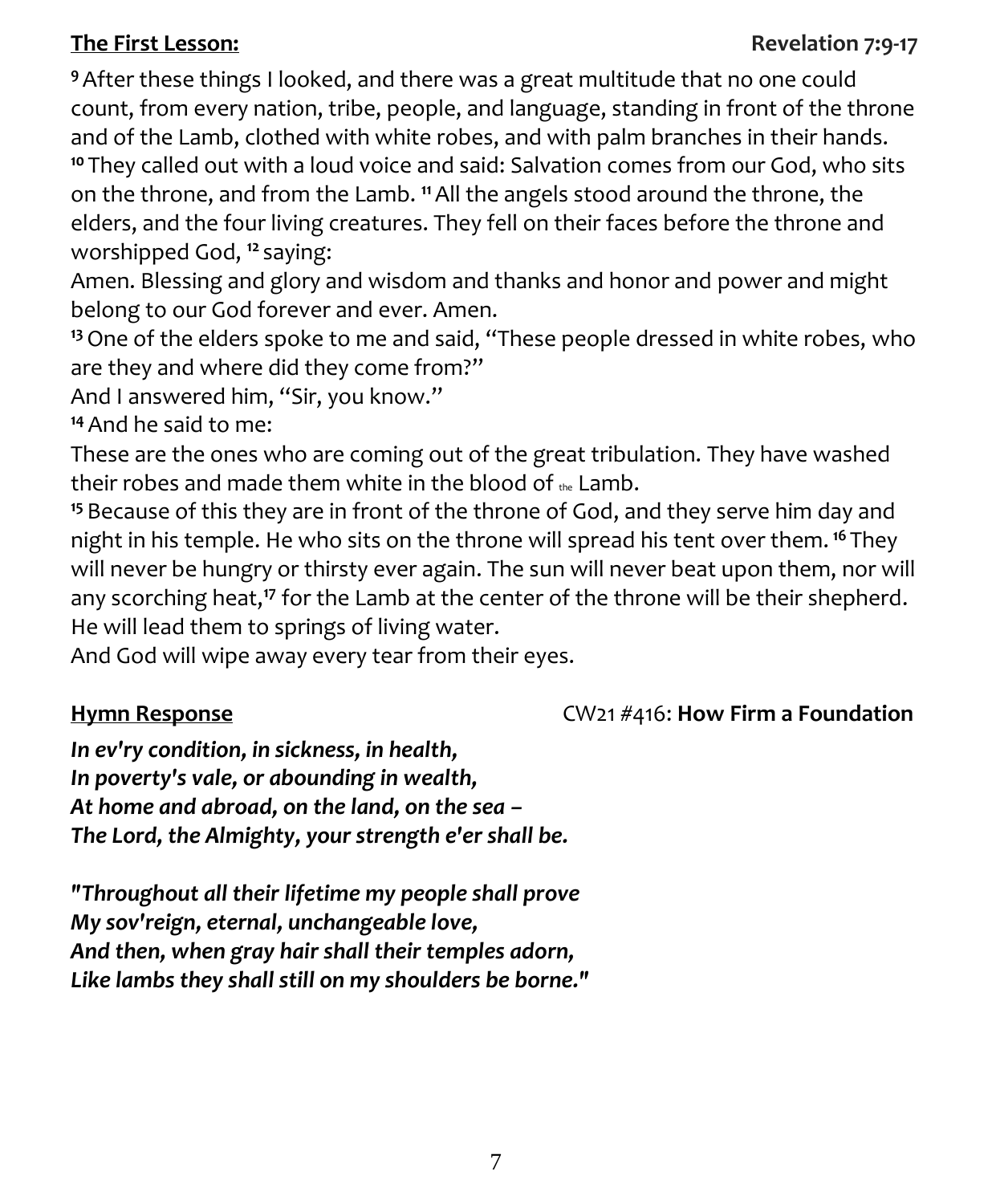#### **The Gospel Lesson: Luke 12:29-34**

**<sup>29</sup>**Do not constantly chase after what you will eat or what you will drink. Do not be worried about it. **<sup>30</sup>** To be sure, the nations of the world chase after all of these things, but your Father knows that you need them. **<sup>31</sup>** Instead, continue to seek the kingdom of God, and all these things will be added to you. **<sup>32</sup>**Do not be afraid, little flock, because your Father is pleased to give you the kingdom. **<sup>33</sup>** Sell your possessions and give to the needy. Provide money bags for yourselves that do not become old, a treasure in the heavens that will not fail, where no thief comes near and no moth destroys. **<sup>34</sup>** For where your treasure is, there your heart will be also.

#### **Apostles' Creed**

#### **I believe in God, the Father almighty maker of heaven and earth.**

**I believe in Jesus Christ, his only Son, our Lord, who was conceived by the Holy Spirit, born of the virgin Mary, suffered under Pontius Pilate, was crucified, died, and was buried. He descended into hell. The third day he rose again from the dead. He ascended into heaven and is seated at the right hand of God the Father almighty. From there he will come to judge the living and the dead.** 

**I believe in the Holy Spirit, the holy Christian Church, the communion of saints, the forgiveness of sins, the resurrection of the body, and the life everlasting. Amen.**

**Hymn Response** CW21 #416: **How Firm a Foundation**

*How firm a foundation, O saints of the Lord, Is laid for your faith in his excellent Word! What more can he say than to you he has said Who unto the Savior for refuge have fled?*

*"Fear not, I am with you. Oh, be not dismayed, For I am your God and will still give you aid; I'll strengthen you, help you, and cause you to stand, Upheld by my righteous, omnipotent hand.*

**Sermon** Psalm 23:1,4

The LORD *is* my shepherd; I shall not want. Yea, though I walk through the valley of the shadow of death, I will fear no evil; For You *are* with me; Your rod and Your staff, they comfort me.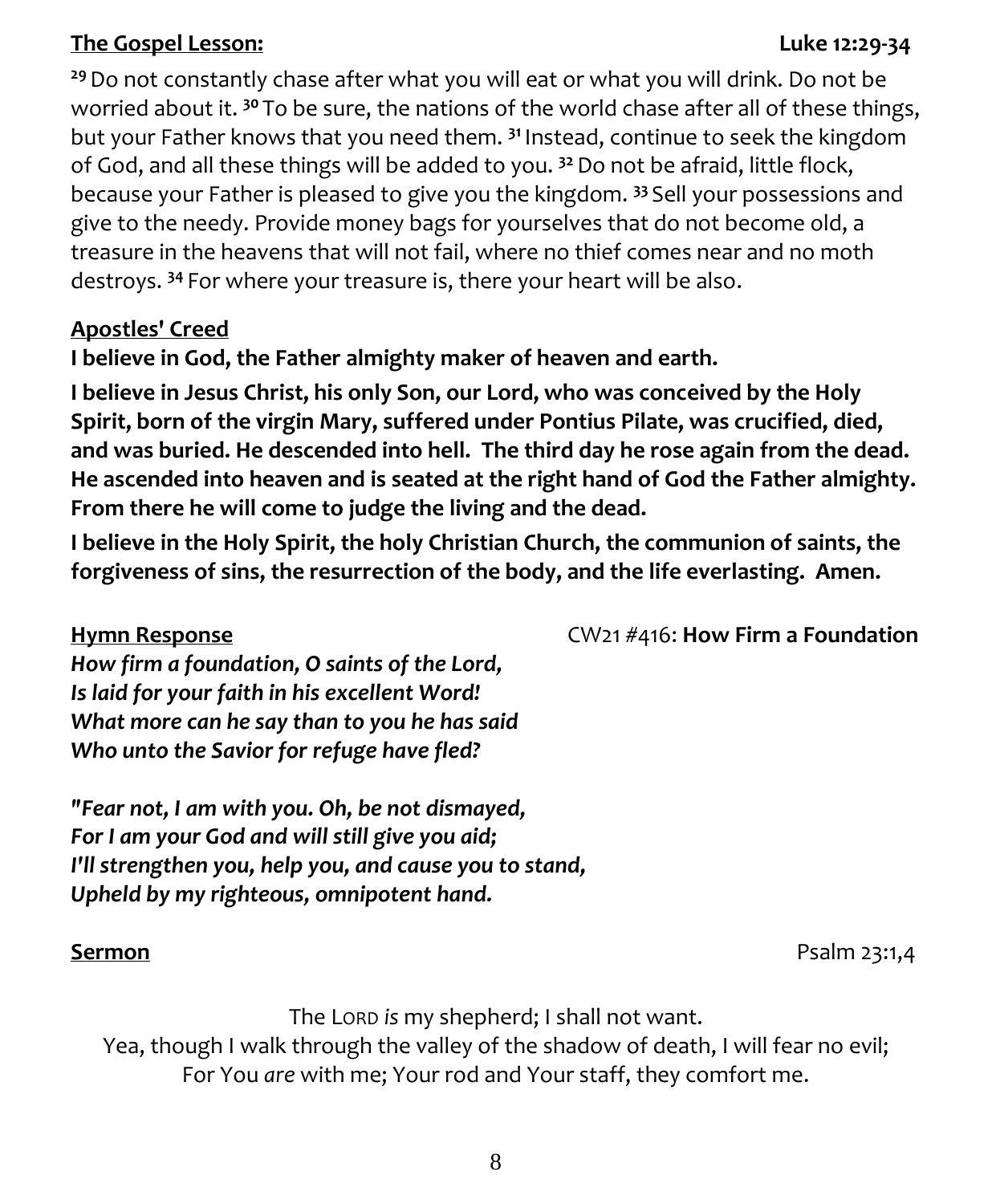**Hymn of the Day CW21 #553: The Lord's My Shepherd**

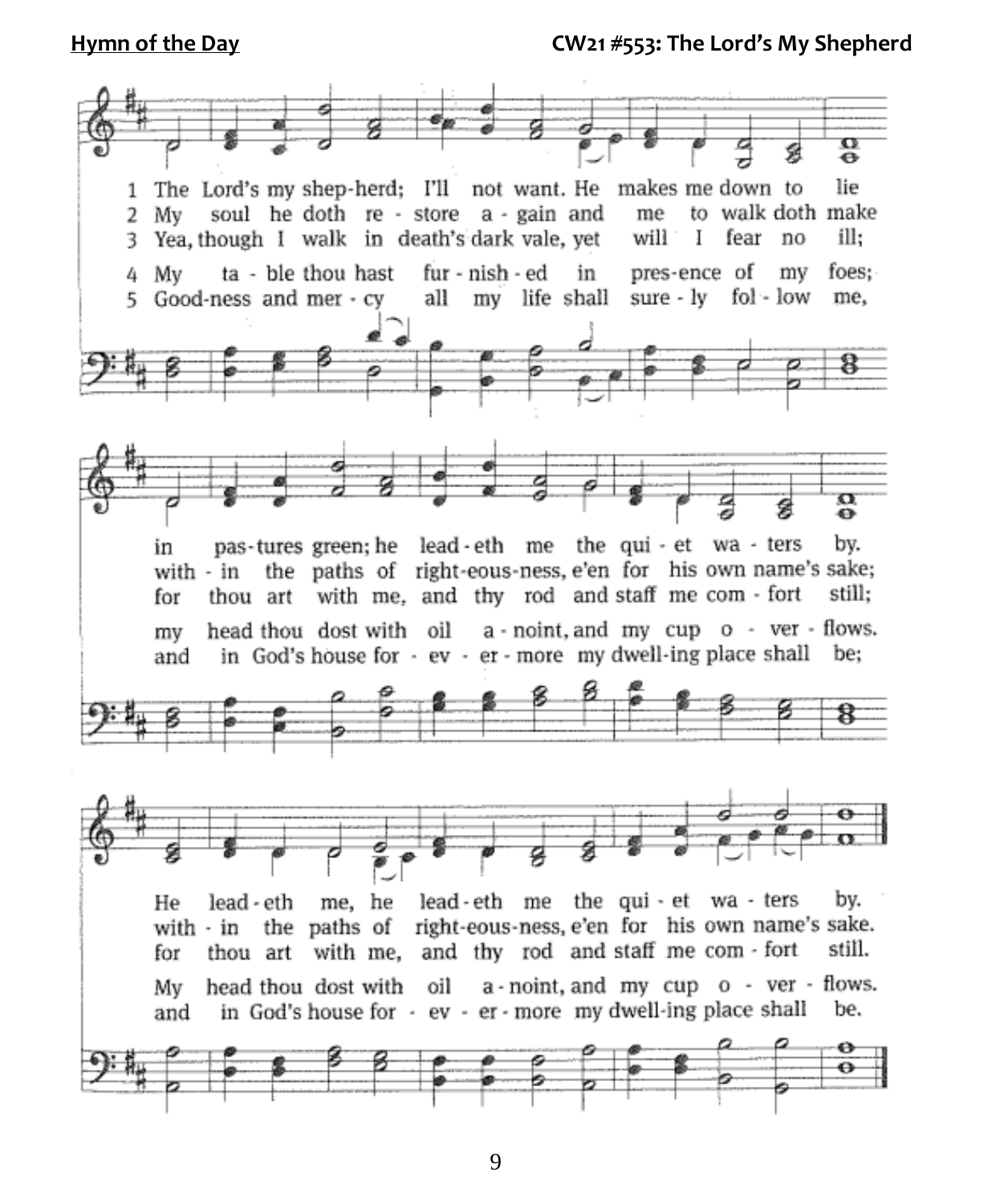### THANKSGIVING

### **The Offering**

*An opportunity to give online can also be used at Paypal.me/GracePortland or by utilizing this QR code:*



## **Prayer of the Church**

- **M:** Risen and ascended Lord, in your loving care we can live every day without worrying; no needful thing will you fail to provide:
- **C: Jesus said, "I am the Good Shepherd".**
- **M:** By your holy word you feed our souls and strengthen our faith. In your gracious forgiveness we are refreshed and restored:
- **C: The good shepherd lays down his life for the sheep.**
- M: You turn us away from the paths of sin, and move us to walk in the ways of God:
- **C: Jesus said, "I am the good shepherd; I know my sheep and my sheep know me. They listen to my voice, and there shall be one flock and one shepherd."**
- M: Though we walk in danger all the way, though the shadows of death enfold us at last, we will not fear. Your love goes with us wherever we go; in your comforting word we find courage and strength; your triumphant cross brings life from death:
- **C: Jesus said again, "Very truly I tell you, I am the gate for the sheep… whoever enters through me will be saved.**
- M: You have called us to sit at your heavenly feast. Our table of blessing overflows, and you will not allow earthly enemies, nor Satan himself, to snatch them away:

### **C: The thief comes only to steal and kill and destroy; I have come that they may have life, and have it to the full.**

*Special Prayer and Intercessions*

- M: Good Shepherd, your mercies will never end. They will follow us as we follow you. Grant us to walk in your grace and love till we come to dwell in the heavenly home which you have prepared for us above:
- **C: Surely, goodness and love will follow me all the days of my life, and I will dwell in the house of the Lord forever. Amen.**